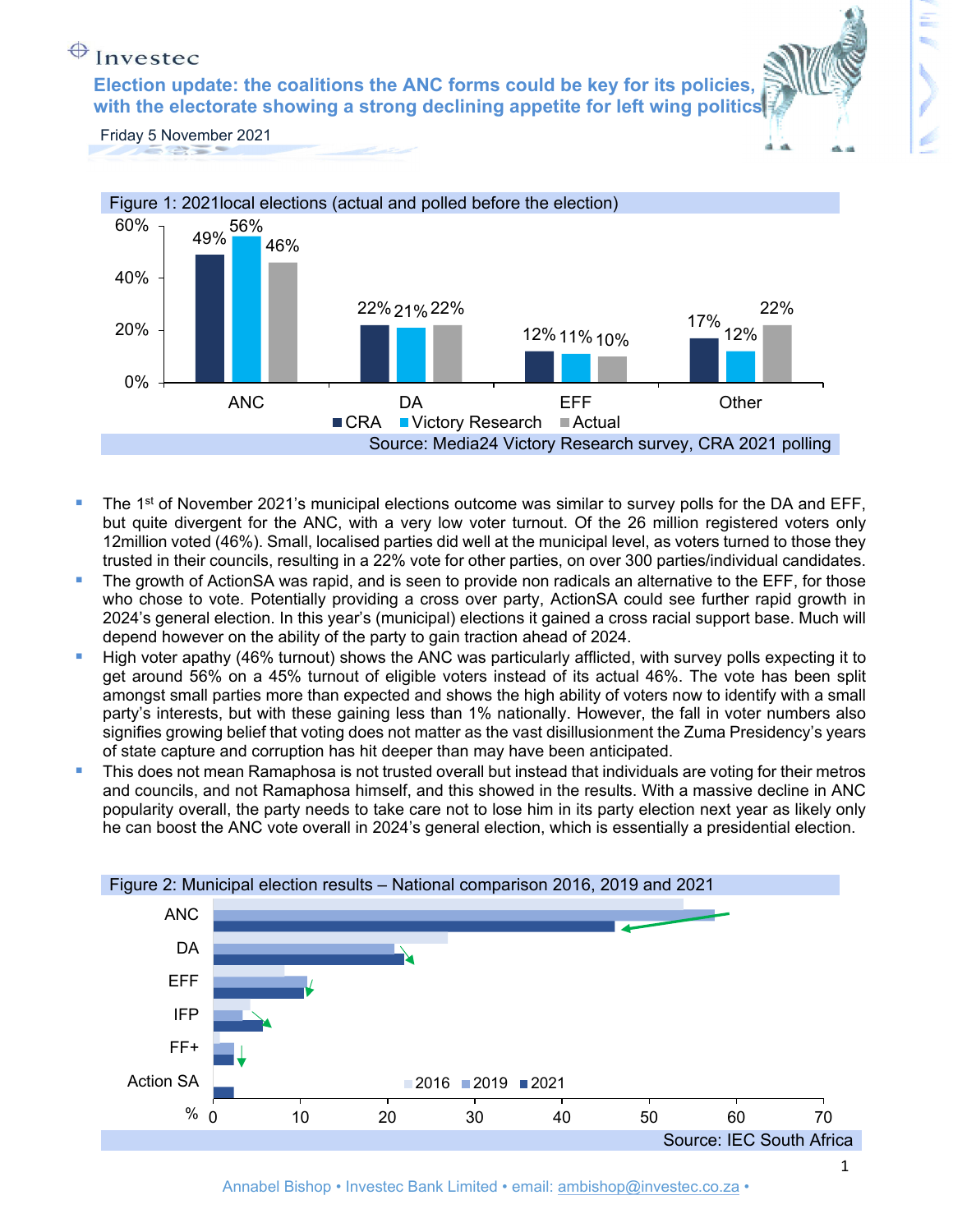**with the electorate showing a strong declining appetite for left wing politics Election update: the coalitions the ANC forms could be key for its policies,** 



Friday 5 November 2021

| Figure 3: Registered voters and voter turnout, 2000-2021 |                    |                      |               |                                                 |                                    |  |  |
|----------------------------------------------------------|--------------------|----------------------|---------------|-------------------------------------------------|------------------------------------|--|--|
|                                                          | Eligible<br>voters | Registered<br>Voters | Voter turnout | Voter turnout<br>(% of<br>registered<br>voters) | Voter turnout<br>(% over -<br>18s) |  |  |
| 2000                                                     | 28 139 437         | 18 477 932           | 8 8 8 2 7 3 4 | 48.1%                                           | 31.6%                              |  |  |
| 2006                                                     | 29 161 600         | 21 054 954           | 10 190 598    | 48.4%                                           | 34.9%                              |  |  |
| 2011                                                     | 33 668 384         | 23 709 002           | 13 664 914    | 57.6%                                           | 40.6%                              |  |  |
| 2016                                                     | 36 177 300         | 26 389 063           | 15 290 820    | 57.9%                                           | 42.3%                              |  |  |
| 2021                                                     | 40 153 738         | 26 212 149           | 11 850 000    | 45.2%                                           | 29.5%                              |  |  |
|                                                          |                    |                      |               |                                                 | Source: CRA                        |  |  |

- Investors are likely happy with the poll results themselves, but not with a coalition prospect of the ANC and EFF as this would herald a swing towards the extreme left, with the EFF already stating it requires the ANC to join on it on its extreme total land confiscation aims.
- **Left to extreme left politics are typically anti-business either in a mild form through a high government** command of the economy, high degree of regulation (of the private sector) and extreme state intervention in the economy and so of the private sector, or in more extreme destructive forms for economic growth and private sector job creation on the extreme left. Voters have shown they would strongly prefer the opposite.
- The ANC should take note of the voter swing away from left-wing, old style heavily socialist dogma, with most preferring social democracy, as shown by the strong rise in ActionSA and many smaller parties. Delving deeper instead into control, micro-management and regulation of the economy, such as many policies from the DTI department, will slow economic growth and job creation and will most likely just see further vote slippage for the ANC, as support dwindles nationally towards 40% and below.

|                           |           | $\frac{1}{2}$ igaily $\frac{1}{2}$ . Intoot bonoted proprietition in the boaritry, 2020 and 2021 |                              |
|---------------------------|-----------|--------------------------------------------------------------------------------------------------|------------------------------|
| Unemployment              | 2020      | Unemployment or creating jobs<br>53.4%                                                           | 2021<br>46.5%                |
| Crime, safety/ security   | 22.0%     | The abuse of women or                                                                            | 42.8%                        |
| Corruption                | 18.2%     | Corruption                                                                                       | 14.8%                        |
| Housing                   | 16.6%     | Electricity or load shedding                                                                     | 12.5%                        |
| Service delivery          | 10.9%     | Education                                                                                        | 12.3%                        |
|                           |           | Water and sanitation                                                                             | 10.4%                        |
| Water/ Sanitation         | 10.0%     | Crime or safety and security                                                                     | 10.3%                        |
| Education                 | 8.6%      | Poverty                                                                                          | 9.4%                         |
| Poverty/social inequality | $8.0\%$   | Housing                                                                                          | 7.1%                         |
| Infrastructure            | 6.3%      | Service delivery                                                                                 | 5.9%                         |
| Women and children abuse  | 5.5%      | Inequality, including gender                                                                     | 5.2%                         |
| Land reform               | ■ 4.0%    | Health care                                                                                      | 4.8%                         |
|                           |           | Land reform                                                                                      | 4.7%                         |
| Corrupt leadership        | ■ 3.6%    | <b>Black Economic Empowerment</b>                                                                | 3.1%                         |
| Inequality                | ■ 3.5%    | Racism                                                                                           | 2.9%<br>$\sim$               |
| Racism/discrimination     | 3.3%      | Infrastructure                                                                                   | 2.1%<br><b>I</b>             |
|                           | 0%<br>50% |                                                                                                  | $0\%$<br>10% 20% 30% 40% 50% |
|                           |           |                                                                                                  | Source: CRA 2021 polling     |

#### Figure 4: Most serious problems in the country, 2020 and 2021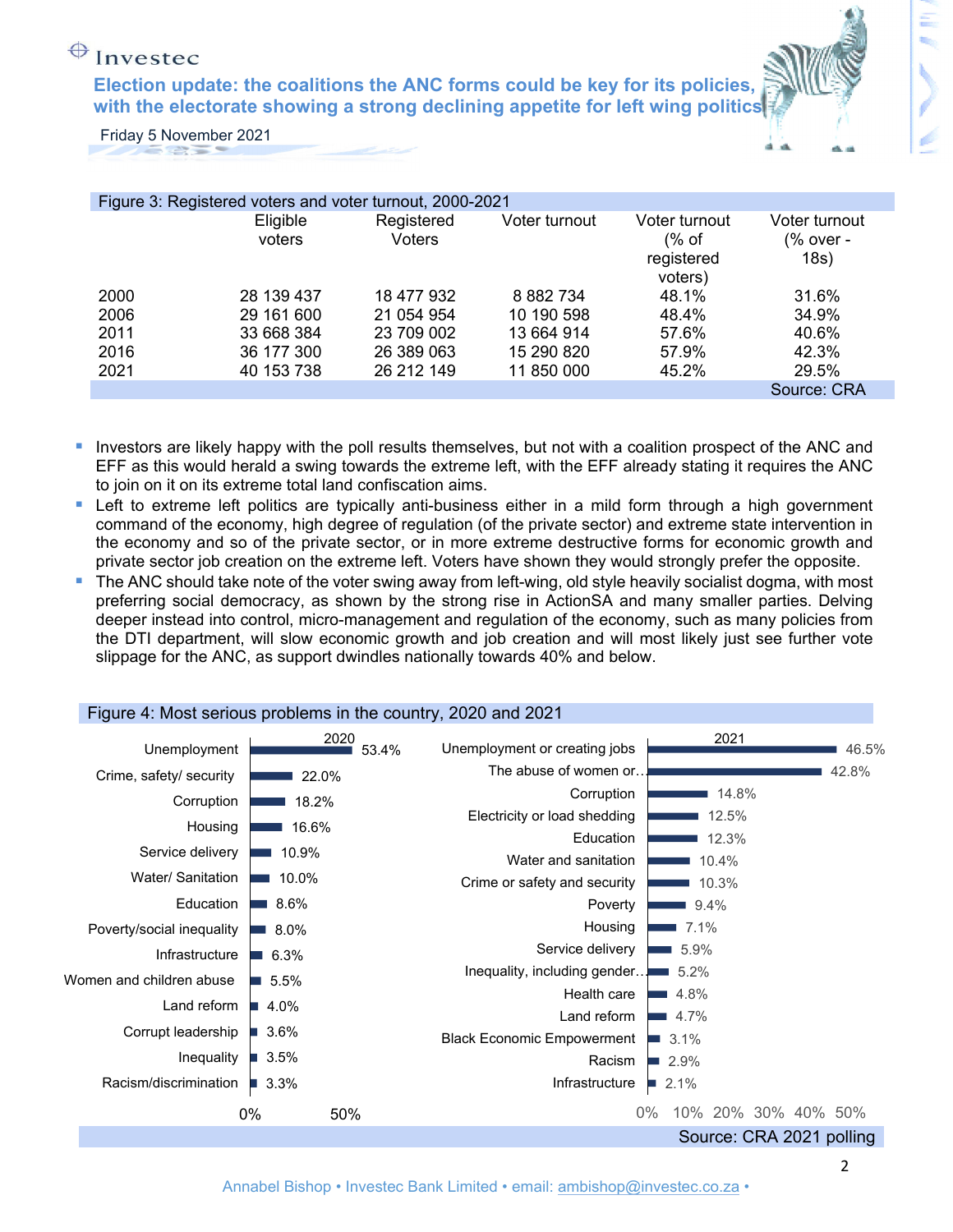**with the electorate showing a strong declining appetite for left wing politics Election update: the coalitions the ANC forms could be key for its policies,** 



Friday 5 November 2021



- The election results show the ANC is still the biggest party in SA, retaining the largest share of the votes in most metros, but has been unable to obtain a majority in the City of Johannesburg, Tshwane, eThekwini, Ekurhuleni, and Nelson Mandela Bay metros.
- The ANC losses did not translate into EFF or DA gains however versus the last election of 2019, and instead either into smaller parties, or into a no vote decision. ActionSA saw a strong showing, but has ruled out a coalition with the ANC, as the DA has done with any coalition with the EFF.
- The DA has seen some small, national growth in support since the 2019 election, while the EFF shows some small, national decline in support since the 2019 election (see figure **1**).



Annabel Bishop • Investec Bank Limited • email: ambishop@investec.co.za •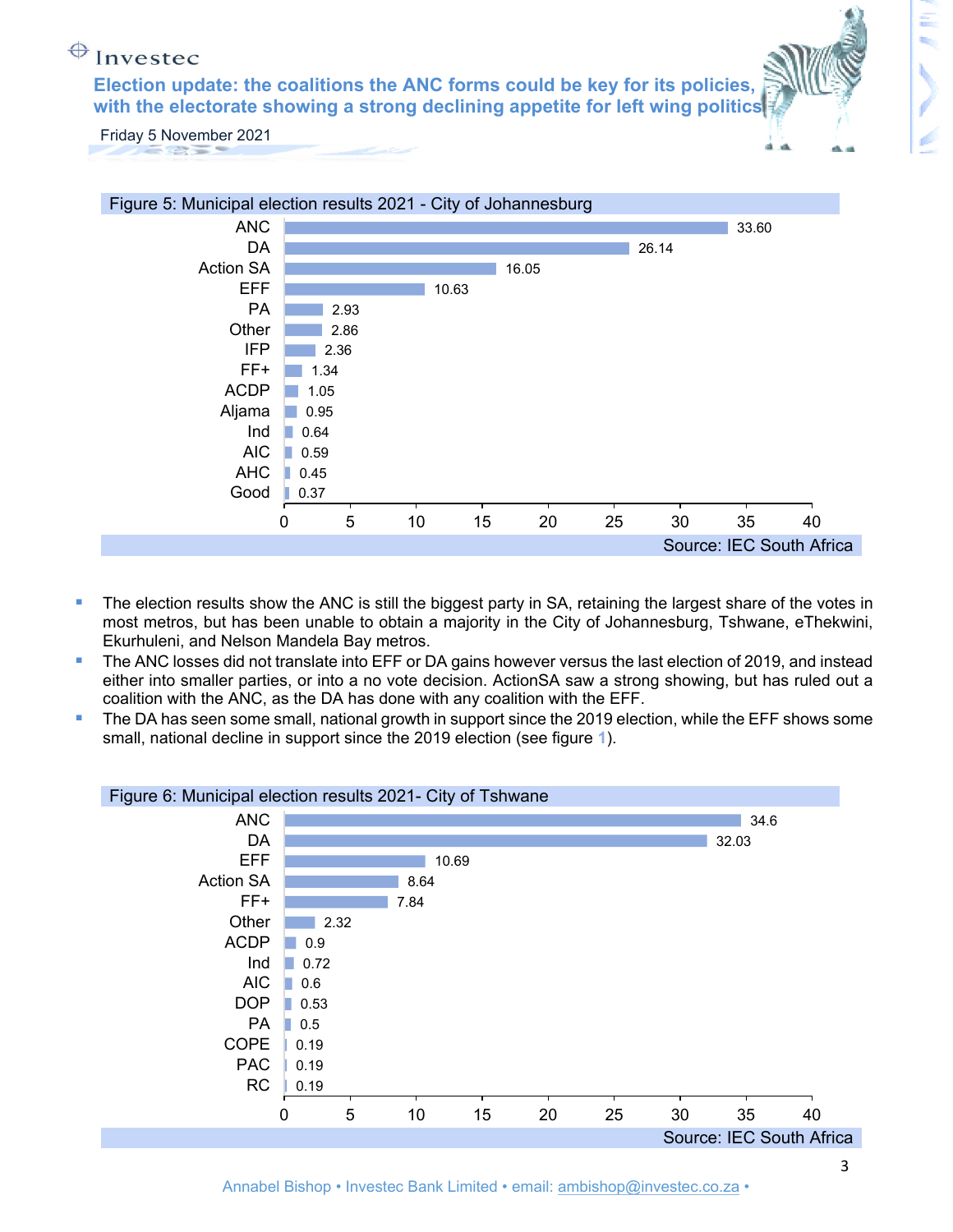**with the electorate showing a strong declining appetite for left wing politics Election update: the coalitions the ANC forms could be key for its policies,** 



- **However, KZN may see an ANC EFF coalition, as well as in Ekurhuleni, while there could be minority** coalitions as well in some areas.
- The ANC obtaining below 50% is a clear indication of high dissatisfaction from the electorate on the way it has been perceived to conduct itself over the past decade, as voter support has declined over the 2010s decade compared to when the ANC obtained 70% of the vote in 2004. The 2004 outcome was an endorsement of the good policies, strengthening economic growth and declining unemployment engineered under the Mbeki Presidency, from 1999 to 2008 as the private business sector expanded rapidly.
- The 2009 general election saw the ANC lose ground on the ousting of Mbeki and incoming President Zuma, with support dropping to 66%, and then to 62% by 2014, and in 2016's municipal election seeing national support for the ANC decline to 54%, rescued by new President Ramaphosa in 2019 with a rise to 58%.

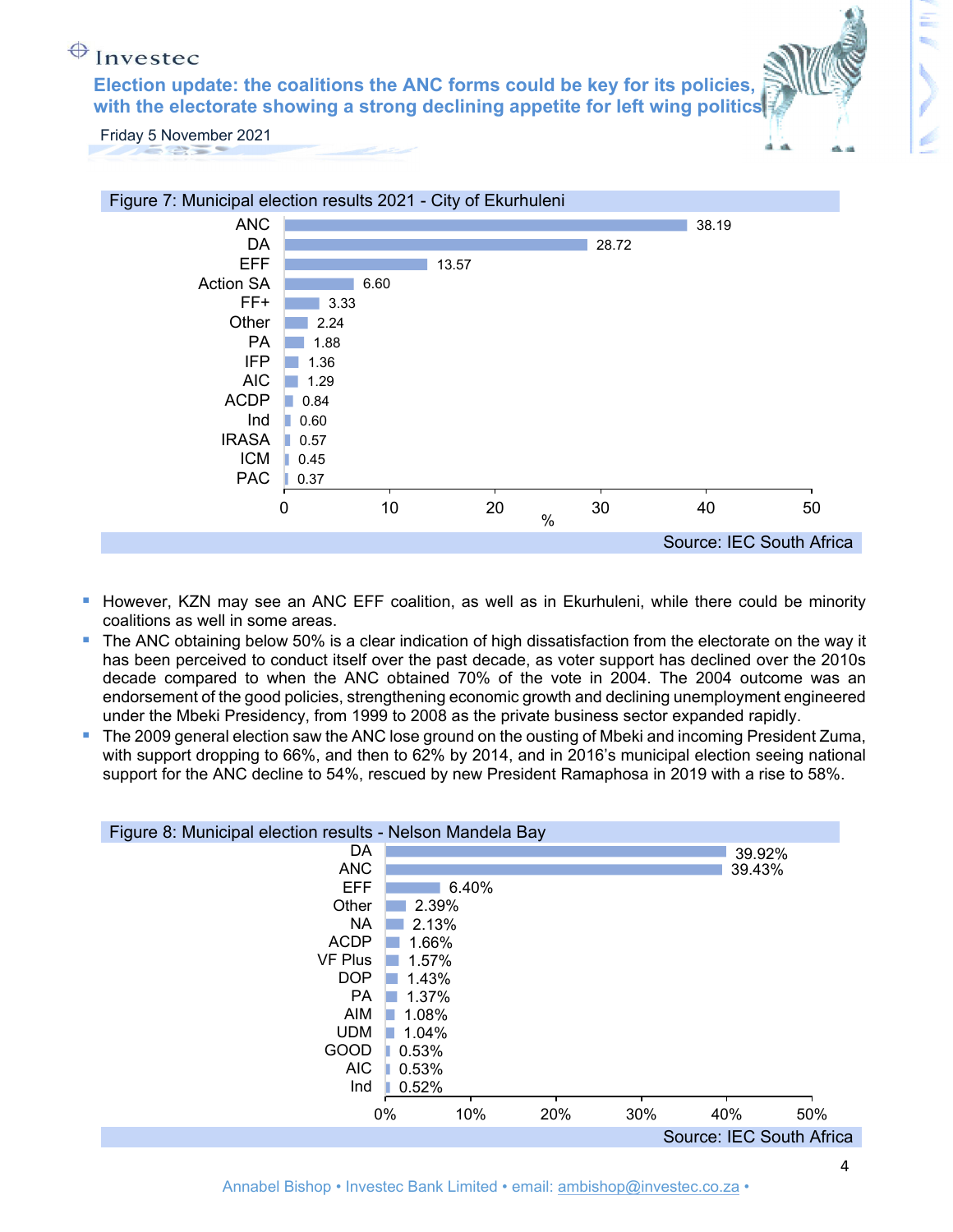**with the electorate showing a strong declining appetite for left wing politics Election update: the coalitions the ANC forms could be key for its policies,** 





- The support for the ANC and EFF combined now sits at 56% nationally, with the ANC at risk of further decline in the 2024 general election if it does not see a turnaround in its policies and delivery to voters that actually appeal to them. It appears to have become increasingly out of touch, appealing to fewer, with often out of touch policies or ruinously slow to implement pro-growth reforms.
- A massive freeing up of the onerous regulatory burden and elimination of most red tape, as well as a sharp reduction in its command and control of the economy would prove positive for it, if coupled with a notable rise in service delivery. Instead, the ANC is seen to support low productivity in civil servants in order to garner their votes instead of pushing high civil service productivity to drive service delivery and so gain mass votes.

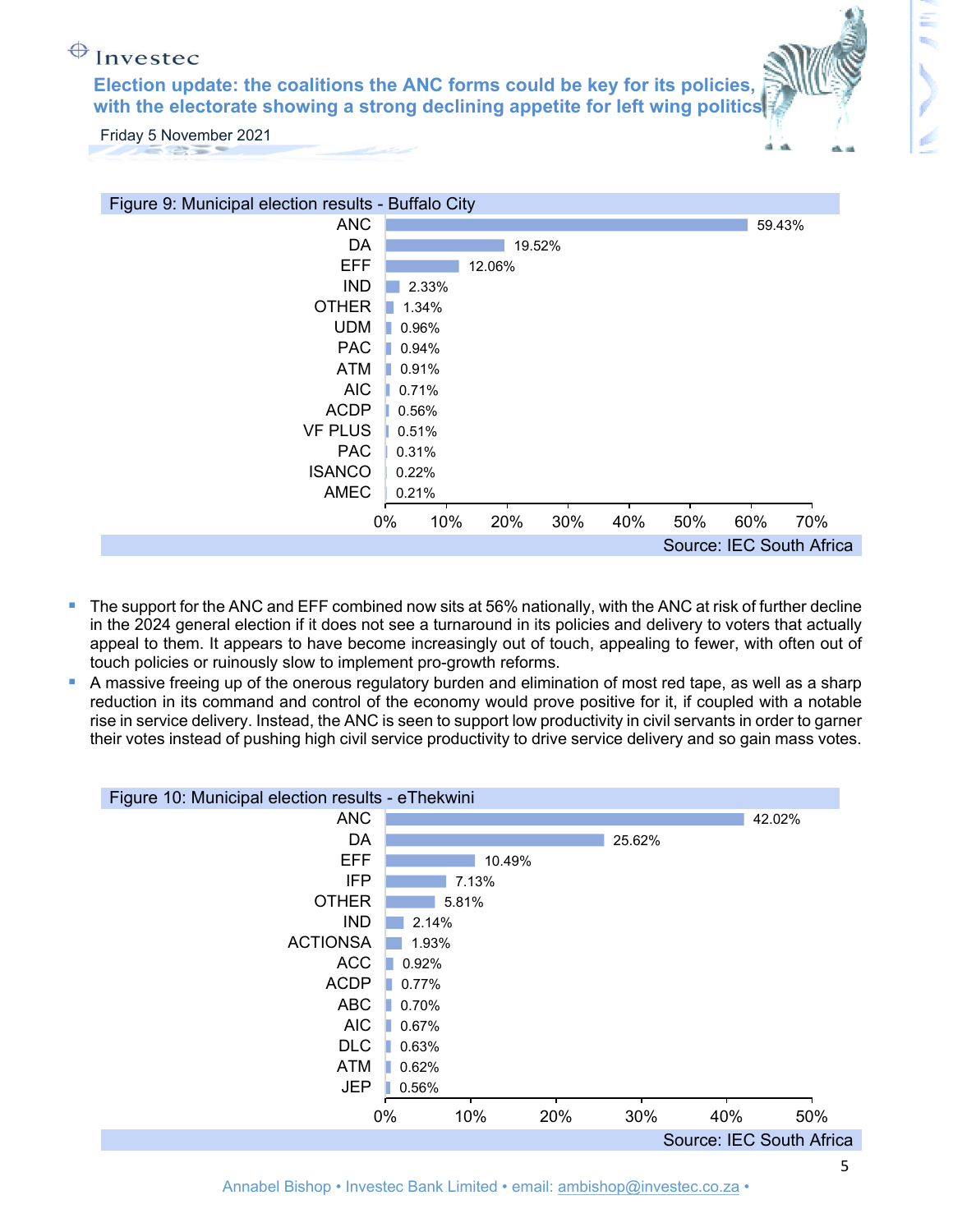**with the electorate showing a strong declining appetite for left wing politics Election update: the coalitions the ANC forms could be key for its policies,** 





- Essentially, the ANC needs a strong turnaround strategy and change to reinvent itself, even as deep as its party manifesto, which is probably unlikely given the hard adherence many older members in the party have to 1950s style extreme socialism.
- This is not to say the ANC does not have a lot to offer (it does) and has not achieved a lot (it certainly has made many major achievements). It will always be the liberation party and have many adherents, with particular support in rural areas. But many of its supporters are aging, while voters increasingly are looking to the present and future when they decide on what a party has to offer them, and state capture, high levels of corruption, cadre deployment and falling service delivery is not what voters are looking for.
- What SA's key political party needs to do is update itself and modernise to increase its relevancy and attract more voter support. This will actually be crucial to its survival, both in the medium and long-term.

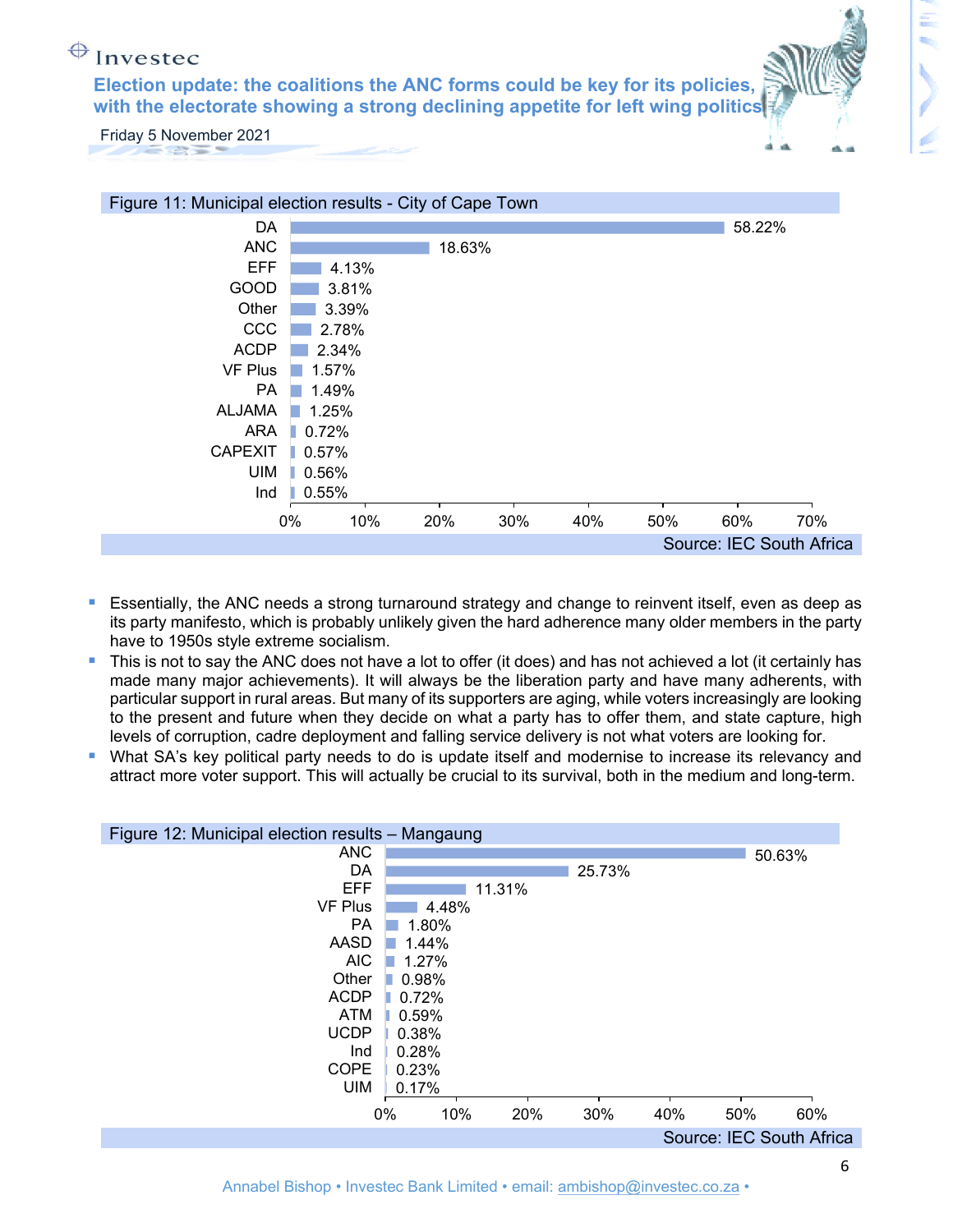**with the electorate showing a strong declining appetite for left wing politics Election update: the coalitions the ANC forms could be key for its policies,** 





- That is, shifting towards the extreme left is highly unlikely to serve politics well in SA, good governance of the Mbeki style era is instead what voters really want, when unemployment in the 2000s fell to an actual low of 21% from above 30% as strong inclusive economic growth saw the employment rate rise rapidly, with a large expansion of private business sector activity supported by increase ease of doing business.
- The denudation of government finances under state capture, rapid increase of taxes under the same period of the past decade and excesses (in lifestyles) of those benefitting from corruption has appealed to few, as the voting results show, benefiting the politically connected but they are few in relation to the majority of South Africans, and so have few actual votes versus those of the majority of South Africans.

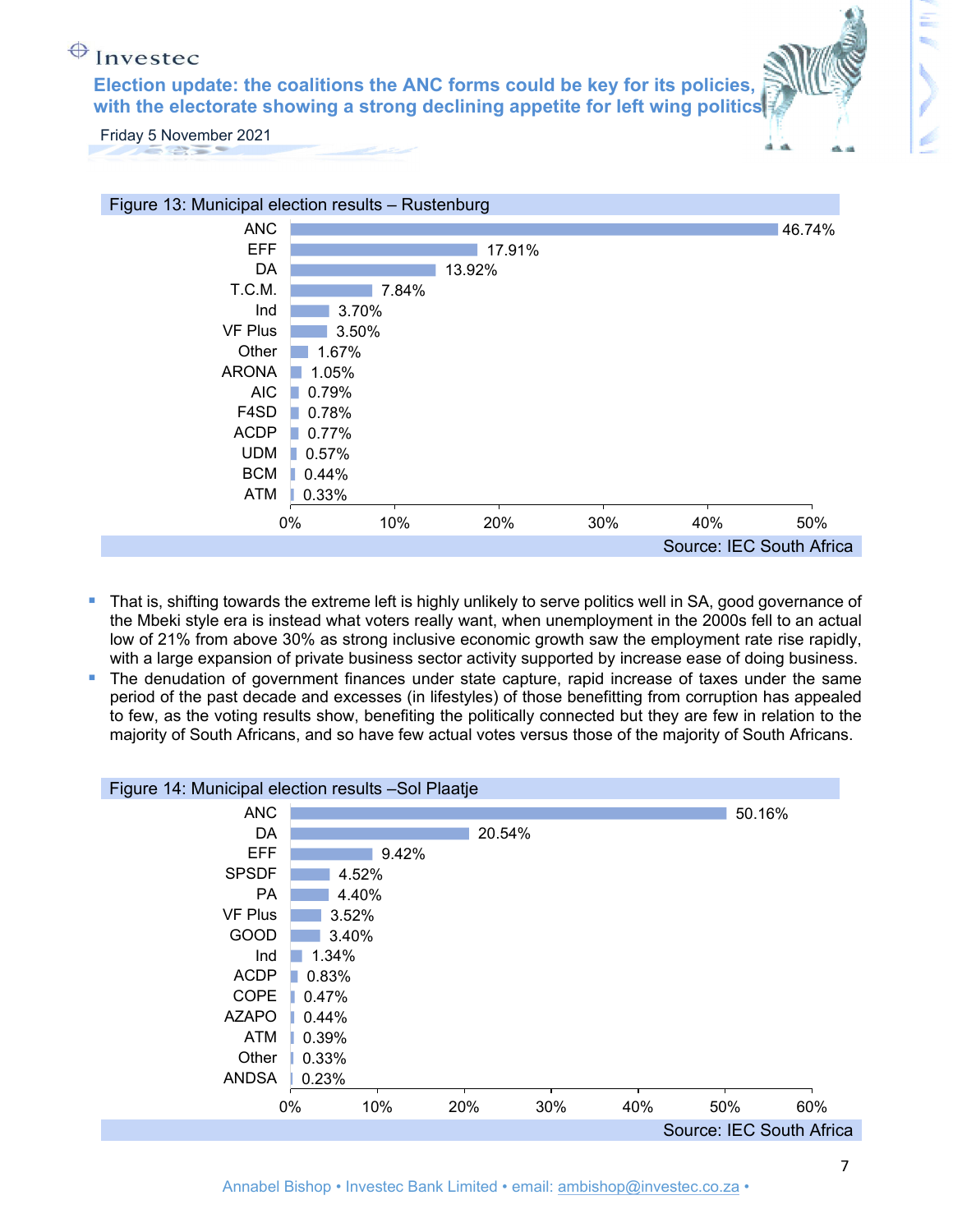**with the electorate showing a strong declining appetite for left wing politics Election update: the coalitions the ANC forms could be key for its policies,** 



- Continuing to appease the politically connected and allowing corruption to flourish is what Ramaphosa is seen to stand against, but there have been many instances of corruption under his tenure too, not least the PPE frauds, reported corruption in the health department, and in other departments which are not seen to have been successfully dealt with.
- Voters are savvy, typically do not take comfort from race orientated and/or radical, extremist politics and instead prefer to get along with each other, and most importantly have actual freedom to conduct their business affairs (regardless of race or creed) efficiently and profitably to support their family and often their community. It is quite possible that future ANC coalitions with the EFF in a number of municipalities, if they occur, may result in even lower election outcomes for the ANC as voters turn further away from it.

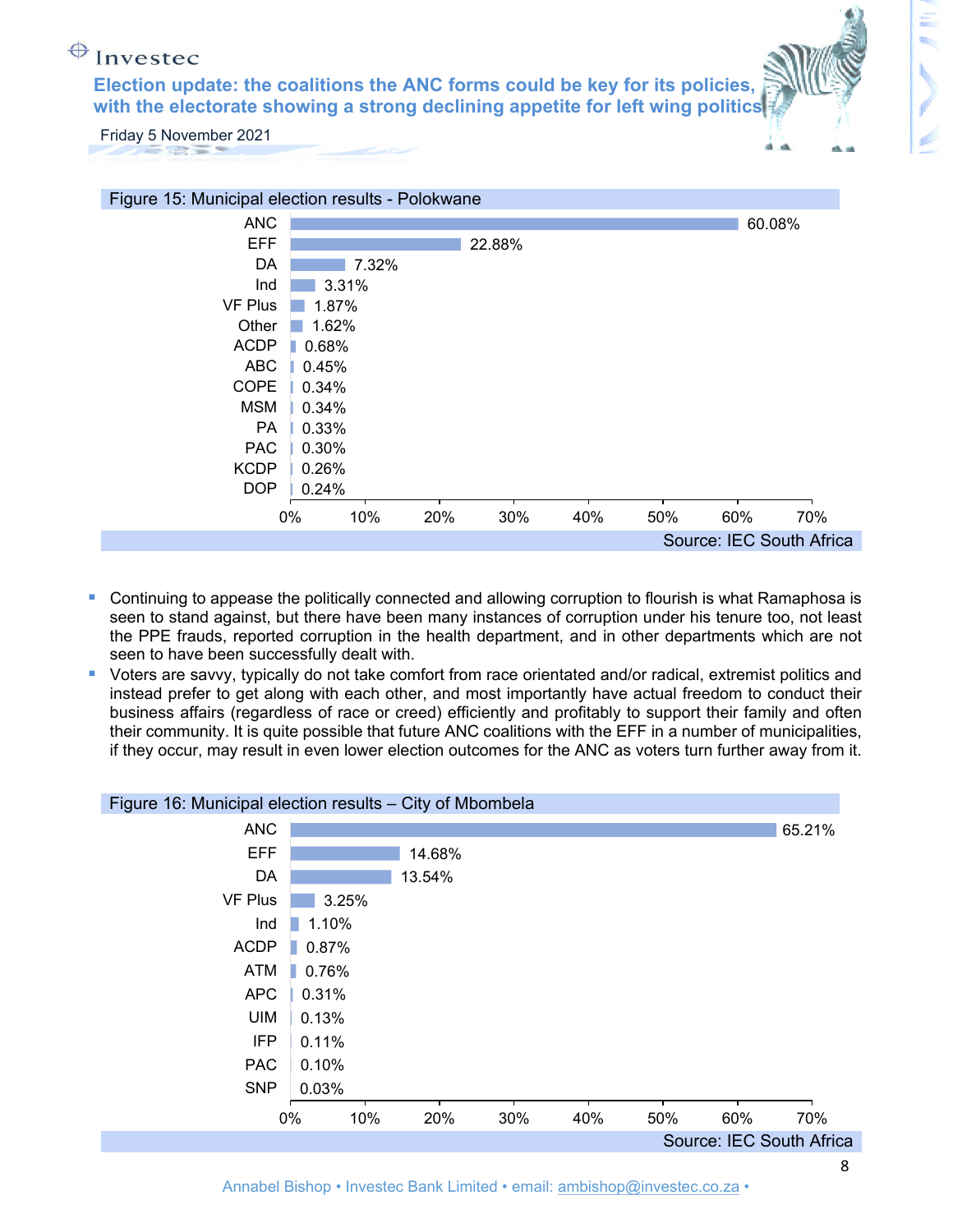#### $\bigoplus$  Investec **Election update: the coalitions the ANC forms could be key for its policies, with the electorate showing a strong declining appetite for left wing politics**



Friday 5 November 2021

Disclaimer

For the purposes of this disclaimer, Investec shall include Investec Bank Limited, its ultimate holding company, a subsidiary (or a subsidiary of a subsidiary) of that entity, a holding company of that entity or any other subsidiary of that holding company, and any affiliated entity of any such entities. "Investec Affiliates" shall mean any directors, officers, representatives, employees, advisers or agents of any part of Investec.

The information and materials presented in this report are provided to you solely for general information and should not be considered as an offer or solicitation of an offer to sell, buy or subscribe to any securities or any derivative instrument or any other rights pertaining thereto.

The information in this report has been compiled from sources believed to be reliable, but neither Investec nor any Investec Affiliates accept liability for any loss arising from the use hereof or makes any representations as to its accuracy and completeness. Any opinions, forecasts or estimates herein constitute a judgement as at the date of this report. There can be no assurance that future results or events will be consistent with any such opinions, forecasts or estimates. Past performance should not be taken as an indication or guarantee of future performance, and no representation or warranty, express or implied is made regarding future performance. The information in this report and the report itself is subject to change without notice. This report as well as any other related documents or information may be incomplete, condensed and/or may not contain all material information concerning the subject of the report; its accuracy cannot be guaranteed. There is no obligation of any kind on Investec or any Investec Affiliates to update this report or any of the information, opinions, forecasts or estimates contained herein.

Investec (or its directors, officers or employees) may, to the extent permitted by law, own or have a position or interest in the financial instruments or services referred to herein, and may add to or dispose of any such position or may make a market or act as a principal in any transaction in such financial instruments. Investec (or its directors, officers or employees) may, to the extent permitted by law, act upon or use the information or opinions presented herein, or research or analysis on which they are based prior to the material being published. Investec may have issued other reports that are inconsistent with, and reach different conclusions from, the information presented in this report. Those reports reflect the different assumptions, views and analytical methods of the analysts who prepared them. The value of any securities or financial instruments mentioned in this report can fall as well as rise. Foreign currency denominated securities and financial instruments are subject to fluctuations in exchange rates that may have a positive or adverse effect on the value, price or income of such securities or financial instruments. Certain transactions, including those involving futures, options and other derivative instruments, can give rise to substantial risk and are not suitable for all investors.

This report does not contain advice, except as defined by the Corporations Act 2001 (Australia). Specifically, it does not take into account the objectives, financial situation or needs of any particular person. Investors should not do anything or forebear to do anything on the basis of this report. Before entering into any arrangement or transaction, investors must consider whether it is appropriate to do so based on their personal objectives, financial situation and needs and seek financial advice where needed.

No representation or warranty, express or implied, is or will be made in relation to, and no responsibility or liability is or will be accepted by Investec or any Investec Affiliates as to, or in relation to, the accuracy, reliability, or completeness of the contents of this report and each entity within Investec (for itself and on behalf of all Investec Affiliates) hereby expressly disclaims any and all responsibility or liability for the accuracy, reliability and completeness of such information or this research report generally.

The securities or financial instruments described herein may not have been registered under the US Securities Act of 1933, and may not be offered or sold in the United States of America or to US persons unless they have been registered under such Act, or except in compliance with an exemption from the registration requirements of such Act. US entities that are interested in trading securities listed in this report should contact a US registered broker dealer.

For readers of this report in South Africa: this report is produced by Investec Bank Limited, an authorised financial services provider and a member of the JSE Limited.

For readers of this report in United Kingdom and Europe: this report is produced by Investec Bank Plc ("IBP") and was prepared by the analyst named in this report. IBP is authorised by the Prudential Regulation Authority and regulated by the Financial Conduct Authority and the Prudential Regulation Authority and is a member of the London Stock Exchange. This report is not intended for retail clients and may only be issued to professional clients and eligible counterparties, and investment professionals as described in S19 of the Financial Services and Markets Act 2000 (Financial Promotions) Order 2005.